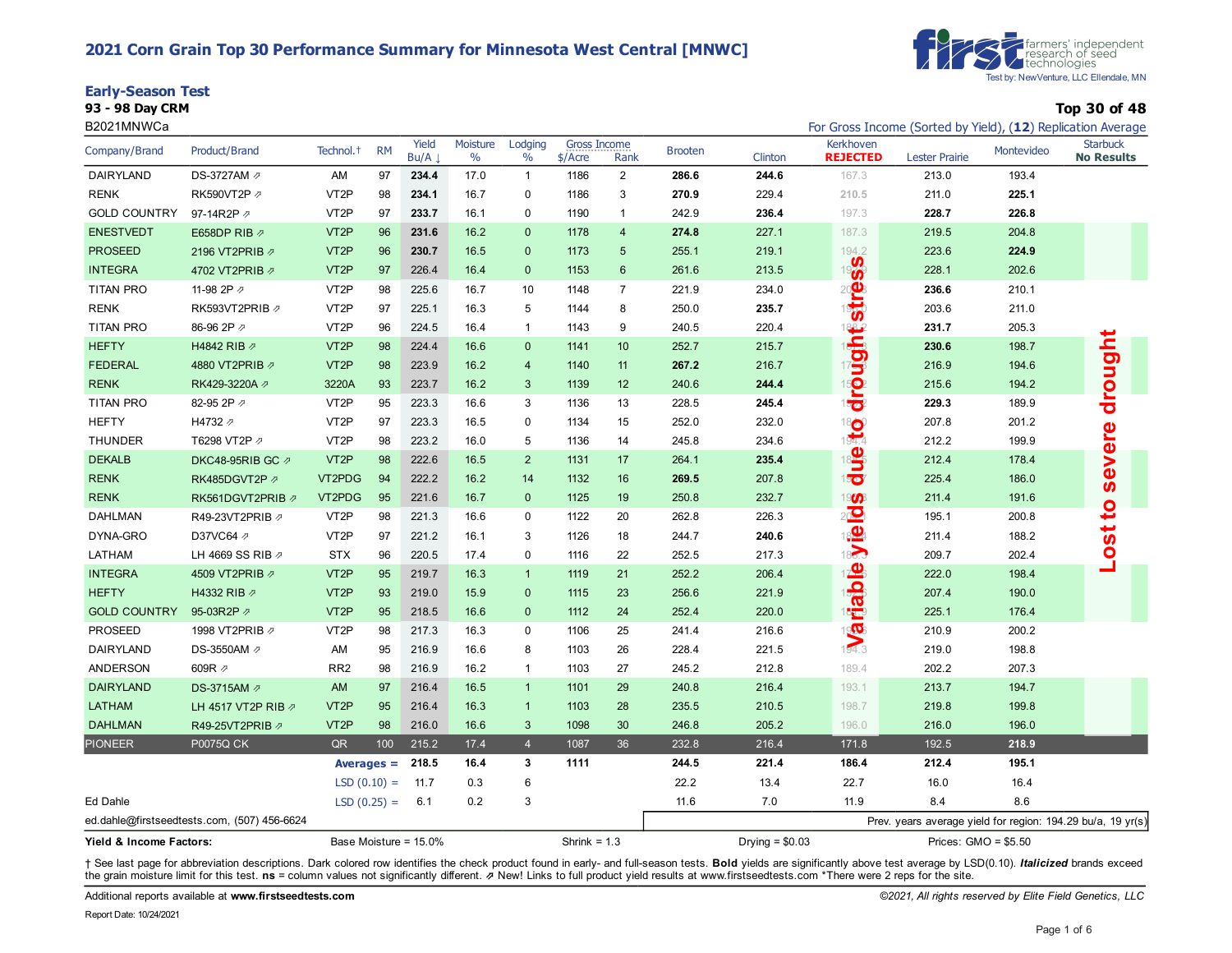## **2021 Corn Grain Top 30 Performance Summary for Minnesota West Central [MNWC]**



**99 - 102 Day CRM Top 30 of 46**

#### B2021MNWCb **For Gross Income (Sorted by Yield), (15**) Replication Average



| Company/Brand                      | Product/Brand                               | Technol. <sup>+</sup> | <b>RM</b>     | Yield<br>Bu/A      | Moisture<br>$\frac{0}{0}$ | Lodging<br>$\%$ | <b>Gross Income</b><br>$$/$ Acre | Rank            | <b>Brooten</b> | Clinton          | Kerkhoven | <b>Lester Prairie</b>                                       | Montevideo | <b>Starbuck</b><br><b>No Results</b> |
|------------------------------------|---------------------------------------------|-----------------------|---------------|--------------------|---------------------------|-----------------|----------------------------------|-----------------|----------------|------------------|-----------|-------------------------------------------------------------|------------|--------------------------------------|
| LATHAM                             | LH 4937 VT2P RIB 2                          | VT <sub>2</sub> P     | 99            | 233.1              | 16.3                      | $\overline{7}$  | 1180                             | $\mathbf{1}$    | 282.7          | 225.6            | 211.8     | 216.9                                                       | 228.7      |                                      |
| DYNA-GRO                           | D43VC81 2                                   | VT <sub>2</sub> P     | 102           | 228.9              | 17.8                      | $\mathbf{1}$    | 1150                             | $\overline{2}$  | 268.2          | 221.1            | 231.0     | 214.3                                                       | 210.1      |                                      |
| <b>THUNDER</b>                     | T6999 VT2P 2                                | VT <sub>2</sub> P     | 99            | 226.9              | 16.6                      | 5               | 1148                             | 3               | 265.9          | 237.6            | 207.5     | 234.3                                                       | 188.9      |                                      |
| DYNA-GRO                           | D40VC41 2                                   | VT <sub>2</sub> P     | 100           | 222.9              | 16.5                      | 2               | 1126                             | $\overline{4}$  | 250.6          | 238.5            | 217.1     | 204.5                                                       | 203.6      |                                      |
| <b>HEFTY</b>                       | H5055 2                                     | <b>TRE</b>            | 100           | 222.7              | 17.1                      | 2               | 1123                             | $5\phantom{.0}$ | 246.8          | 236.2            | 209.2     | 211.7                                                       | 209.5      |                                      |
| <b>ENESTVEDT</b>                   | E699DP RIB 2                                | VT <sub>2</sub> P     | 99            | 222.3              | 16.7                      | $\mathbf{3}$    | 1122                             | $\,6\,$         | 264.8          | 225.1            | 219.4     | 204.2                                                       | 197.9      |                                      |
| <b>TITAN PRO</b>                   | 22-00 2P 2                                  | VT <sub>2</sub> P     | 100           | 221.2              | 17.5                      | $\mathbf 0$     | 1112                             | $\overline{7}$  | 258.5          | 236.5            | 217.9     | 198.2                                                       | 194.8      |                                      |
| <b>GOLD COUNTRY</b>                | 99-01R2P 2                                  | VT <sub>2</sub> P     | 99            | 219.2              | 17.2                      | $\overline{4}$  | 1105                             | 9               | 243.9          | 232.5            | 225.5     | 206.9                                                       | 187.2      |                                      |
| <b>HEFTY</b>                       | H4922 RIB 2                                 | VT <sub>2</sub> P     | 99            | 218.7              | 16.5                      | 5               | 1106                             | 8               | 240.7          | 228.4            | 209.5     | 212.3                                                       | 202.8      |                                      |
| <b>DAIRYLAND</b>                   | DS-4000AMXT 2                               | <b>AMXT</b>           | 100           | 218.3              | 17.2                      | $\mathbf{0}$    | 1102                             | 10              | 249.7          | 217.5            | 205.5     | 221.1                                                       | 197.9      | drought                              |
| <b>INTEGRA</b>                     | 5280 VT2PRIB 2                              | VT <sub>2</sub> P     | 102           | 217.6              | 17.6                      | $\mathbf{0}$    | 1094                             | 11              | 251.1          | 220.2            | 207.0     | 203.6                                                       | 206.3      |                                      |
| <b>FEDERAL</b>                     | 5280 VT2PRIB 2                              | VT <sub>2</sub> P     | 102           | 216.7              | 17.7                      | $\mathbf{0}$    | 1087                             | 13              | 261.7          | 224.4            | 215.4     | 185.9                                                       | 196.0      |                                      |
| DAIRYLAND                          | DS-4014Q 2                                  | QR                    | 100           | 215.6              | 17.4                      | 0               | 1086                             | 15              | 247.8          | 224.8            | 210.7     | 211.6                                                       | 183.1      |                                      |
| <b>HEFTY</b>                       | H4933 RIB 7                                 | VT2PDG                | 99            | 215.5              | 16.9                      | 5               | 1087                             | 14              | 246.5          | 225.6            | 213.5     | 202.6                                                       | 189.4      |                                      |
| <b>RENK</b>                        | RK579DGVT2P                                 | VT2PDG                | 99            | 214.7              | 17.1                      | 2               | 1084                             | 16              | 231.5          | 236.1            | 201.9     | 218.5                                                       | 185.7      |                                      |
| <b>FEDERAL</b>                     | 5120 STX $\varnothing$                      | <b>STX</b>            | 101           | 214.5              | 17.8                      | $\mathbf{1}$    | 1078                             | 19              | 240.3          | 212.4            | 210.3     | 206.0                                                       | 203.5      | evere                                |
| <b>LATHAM</b>                      | LH 4957 VT2P RIB 2                          | VT <sub>2</sub> P     | 99            | 214.0              | 16.9                      | $\mathbf{0}$    | 1082                             | 17              | 242.0          | 215.8            | 211.3     | 219.6                                                       | 181.2      | $\overline{0}$                       |
| <b>THUNDER</b>                     | T8100 SS ⊘                                  | <b>STX</b>            | 100           | 213.6              | 16.9                      | $\mathbf{0}$    | 1078                             | 20              | 268.3          | 206.9            | 204.6     | 199.0                                                       | 189.2      |                                      |
| <b>TITAN PRO</b>                   | 92-99 2P 2                                  | VT <sub>2</sub> P     | 99            | 213.5              | 16.7                      | 5               | 1078                             | 18              | 255.2          | 223.0            | 213.2     | 199.8                                                       | 176.1      | $\overline{c}$                       |
| <b>GOLDEN HARVEST</b>              | G99E68-5122 EZR 2                           | 5122                  | 99            | 212.9              | 17.5                      | 5               | 1070                             | 22              | 287.8          | 221.7            | 197.4     | 193.9                                                       | 163.7      | 5                                    |
| <b>HEFTY</b>                       | H4942 RIB 2                                 | VT <sub>2</sub> P     | 99            | 211.9              | 16.7                      | $\mathbf{1}$    | 1072                             | 21              | 260.3          | 223.0            | 186.1     | 211.7                                                       | 178.7      | Ö                                    |
| <b>HEFTY</b>                       | H5132 RIB 2                                 | VT <sub>2</sub> P     | 101           | 211.8              | 16.9                      | $6\phantom{1}$  | 1069                             | 23              | 240.3          | 218.4            | 221.2     | 197.9                                                       | 181.5      |                                      |
| <b>INTEGRA</b>                     | 5052 STXRIB 2                               | <b>STX</b>            | 100           | 211.3              | 17.6                      | $\mathbf{0}$    | 1063                             | 24              | 234.5          | 218.3            | 193.9     | 200.0                                                       | 209.7      |                                      |
| <b>CHANNEL</b>                     | 199-29 STXRIB GC 2                          | <b>STX</b>            | 99            | 210.8              | 17.2                      | $\mathbf{0}$    | 1061                             | 26              | 251.3          | 239.9            | 204.4     | 183.7                                                       | 174.8      |                                      |
| <b>THUNDER</b>                     | T6100 VT2P 2                                | VT <sub>2</sub> P     | 100           | 210.3              | 16.7                      | $\overline{7}$  | 1062                             | 25              | 235.7          | 209.5            | 216.6     | 196.5                                                       | 193.4      |                                      |
| LATHAM                             | LH 5159 SS RIB 2                            | <b>STX</b>            | 101           | 210.0              | 17.6                      | $\mathbf{1}$    | 1057                             | 29              | 244.1          | 202.9            | 214.7     | 210.1                                                       | 178.0      |                                      |
| <b>RENK</b>                        | RK600VT2P 2                                 | VT <sub>2</sub> P     | 100           | 209.9              | 16.9                      | 5               | 1061                             | 27              | 243.0          | 221.0            | 199.3     | 212.8                                                       | 173.6      |                                      |
| <b>AGRIGOLD</b>                    | A631-90VT2PRO GC ク                          | VT <sub>2</sub> P     | 101           | 209.8              | 18.3                      | $\mathbf{1}$    | 1050                             | 31              | 261.4          | 229.4            | 196.6     | 182.7                                                       | 179.0      |                                      |
| <b>DAHLMAN</b>                     | R50-25VT2PRIB 2                             | VT <sub>2</sub> P     | 100           | 209.4              | 16.8                      | 10              | 1057                             | 28              | 224.0          | 218.2            | 214.9     | 196.7                                                       | 193.1      |                                      |
| <b>ENESTVEDT</b>                   | E600DP RIB 2                                | VT <sub>2</sub> P     | 99            | 208.1              | 16.5                      | $\overline{2}$  | 1053                             | 30              | 255.7          | 221.3            | 198.9     | 206.0                                                       | 158.7      |                                      |
| <b>PIONEER</b>                     | <b>P0075Q CK</b>                            | QR                    | 100           | 216.5              | 17.5                      | $\mathbf{3}$    | 1090                             | 12              | 250.5          | 225.9            | 195.8     | 207.5                                                       | 202.9      |                                      |
|                                    |                                             |                       |               | Averages $= 210.4$ | 17.3                      | 3               | 1060                             |                 | 244.7          | 216.7            | 204.0     | 200.5                                                       | 185.1      |                                      |
|                                    |                                             | $LSD(0.10) =$         |               | 10.7               | 0.3                       | 5               |                                  |                 | 21.0           | 19.1             | 14.1      | 14.9                                                        | 25.1       |                                      |
| Ed Dahle                           |                                             |                       | $LSD(0.25) =$ | 5.6                | 0.1                       | $\overline{2}$  |                                  |                 | 11.0           | 10.0             | 7.4       | 7.8                                                         | 13.2       |                                      |
|                                    | ed.dahle@firstseedtests.com, (507) 456-6624 |                       |               |                    |                           |                 |                                  |                 |                |                  |           | Prev. years average yield for region: 194.29 bu/a, 19 yr(s) |            |                                      |
| <b>Yield &amp; Income Factors:</b> |                                             | Base Moisture = 15.0% |               |                    |                           |                 | Shrink = $1.3$                   |                 |                | Drying = $$0.03$ |           | Prices: $GMO = $5.50$                                       |            |                                      |

+ See last page for abbreviation descriptions. Dark colored row identifies the check product found in early- and full-season tests. Bold yields are significantly above test average by LSD(0.10). Italicized brands exceed the grain moisture limit for this test. **ns** = column values not significantly different. ⇗ New! Links to full product yield results at www.firstseedtests.com \*There were 2 reps for the site.

Additional reports available at **[www.firstseedtests.com](https://www.firstseedtests.com)** *©2021, All rights reserved by Elite Field Genetics, LLC*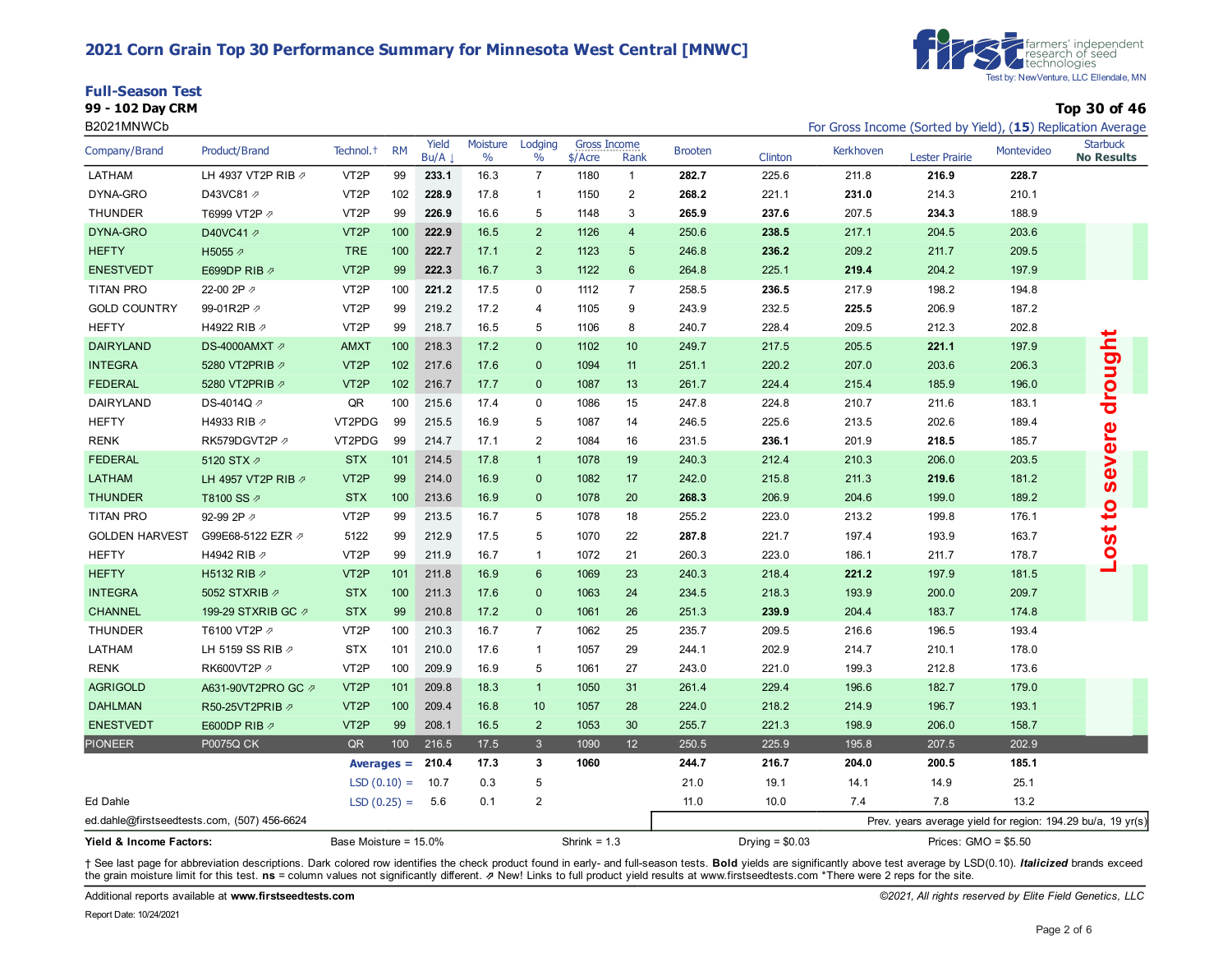# **2021 Corn Grain - Minnesota West Central [ MNWC ]**



## **Early-Season Test Products (48 Total)**

| Company/Brand         | <b>Product/Brand</b> | <b>Technology</b> | <b>RIB</b>              | <b>RM</b> | <b>Seed Treat.</b> |
|-----------------------|----------------------|-------------------|-------------------------|-----------|--------------------|
| Anderson              | 609R                 | RR <sub>2</sub>   | N                       | 98        | <b>MQ</b>          |
| Anderson              | 786R                 | RR <sub>2</sub>   | N                       | 95        | MQ                 |
| Dahlman               | R49-23VT2PRIB        | VT <sub>2</sub> P | Y                       | 98        | AC,P2              |
| Dahlman               | R49-25VT2PRIB        | VT <sub>2</sub> P | $\overline{\mathsf{Y}}$ | 98        | AC,P2              |
| Dairyland             | <b>DS-3366AM</b>     | AM                | Y                       | 93        | Lum, P1V           |
| Dairyland             | <b>DS-3550AM</b>     | AM                | Υ                       | 95        | Lum, P1V           |
| Dairyland             | <b>DS-3715AM</b>     | AM                | $\overline{\mathsf{Y}}$ | 97        | Lum, P1V           |
| Dairyland             | <b>DS-3727AM</b>     | AM                | Υ                       | 97        | Lum, P1V           |
| DeKalb                | DKC48-95RIB GC       | VT <sub>2</sub> P | Y                       | 98        | AC, P5, B360       |
| Dyna-Gro              | D37VC64              | VT <sub>2</sub> P | N                       | 97        | AC, P5V            |
| Enestvedt             | E658DP RIB           | VT <sub>2</sub> P | Y                       | 96        | AC250              |
| Federal               | 4820 VT2P            | VT <sub>2</sub> P | N                       | 98        | AC, P5V, MAG       |
| Federal               | 4880 VT2PRIB         | VT <sub>2</sub> P | $\overline{\mathsf{Y}}$ | 98        | AC, P2, MAG        |
| <b>Gold Country</b>   | 94-44RSS             | <b>STX</b>        | N                       | 94        | AC, P5, B360       |
| <b>Gold Country</b>   | 95-03R2P             | VT <sub>2</sub> P | N                       | 95        | AC, P5, B360       |
| <b>Gold Country</b>   | 97-14R2P             | VT <sub>2</sub> P | N                       | 97        | AC, P5, B360       |
| <b>Gold Country</b>   | 98-11R2P             | VT <sub>2</sub> P | Υ                       | 98        | AC, P5, B360       |
| Golden Harvest        | G95M41-5122 EZR      | 5122              | Υ                       | 95        | AVC,C2,Vi          |
| <b>Golden Harvest</b> | G96R61-5222 EZR      | 5222              | $\overline{\mathsf{Y}}$ | 96        | AVC,C2,Vi          |
| Hefty                 | <b>H4322 RIB</b>     | VT <sub>2</sub> P | Υ                       | 93        | НC                 |
| Hefty                 | <b>H4332 RIB</b>     | VT <sub>2</sub> P | Y                       | 93        | HC                 |
| Hefty                 | <b>H4522 RIB</b>     | VT <sub>2</sub> P | $\overline{\mathsf{Y}}$ | 95        | HC                 |
| Hefty                 | H4732                | VT <sub>2</sub> P | N                       | 97        | HC                 |
| Hefty                 | <b>H4842 RIB</b>     | VT <sub>2</sub> P | Υ                       | 98        | HC                 |
| Integra               | 4311 VT2PRIB         | VT <sub>2</sub> P | $\overline{\mathsf{Y}}$ | 93        | AC, P5V, SU        |
| Integra               | 4509 VT2PRIB         | VT <sub>2</sub> P | Υ                       | 95        | AC, P2, SU         |
| Integra               | 4702 VT2PRIB         | VT <sub>2</sub> P | Y                       | 97        | AC, P5V, EDC-B     |
| Latham                | LH 4375 VT2P RIB     | VT <sub>2</sub> P | $\overline{\mathsf{Y}}$ | 93        | AC, P2             |
| Latham                | LH 4454 VT2P RIB     | VT <sub>2</sub> P | Y                       | 94        | AC,P2              |
| Latham                | LH 4517 VT2P RIB     | VT <sub>2</sub> P | Υ                       | 95        | AC,P2              |
| Latham                | LH 4657 VT2P RIB     | VT <sub>2</sub> P | $\overline{\mathsf{Y}}$ | 96        | AC,P2              |
| Latham                | LH 4669 SS RIB       | <b>STX</b>        | Υ                       | 96        | AC,P5              |
| <b>NK Brand</b>       | NK9653-5222 EZR      | 5222              | Y                       | 96        | AVC,C2,Vi          |
| Pioneer               | <b>P0075Q CK</b>     | QR                | $\overline{Y}$          | 100       | Lum                |
| Proseed               | 1998 VT2PRIB         | VT <sub>2</sub> P | Υ                       | 98        | AVC,C2,Vi          |
| Proseed               | 2196 VT2PRIB         | VT <sub>2</sub> P | Υ                       | 96        | AVC,C2,Vi          |
| Renk                  | RK429-3220A          | 3220A             | N                       | 93        | CM, C2             |
| Renk                  | RK485DGVT2P          | VT2PDG            | N                       | 94        | AC, P5V            |
| Renk                  | RK561DGVT2PRIB       | VT2PDG            | Y                       | 95        | AC,P2              |
| Renk                  | RK590VT2P            | VT <sub>2</sub> P | N                       | 98        | AC, P5V            |
| Renk                  | RK593VT2PRIB         | VT <sub>2</sub> P | Y                       | 97        | AC,P2              |
| Thunder               | T6294 VT2P           | VT <sub>2</sub> P | Y                       | 94        | AC, P5, B360       |

| <b>Company/Brand</b> | <b>Brand/Product</b> | <b>Technology</b> | <b>RIB</b> | <b>RM</b> | <b>Seed Treat.</b> |
|----------------------|----------------------|-------------------|------------|-----------|--------------------|
| Thunder              | T6298 VT2P           | VT <sub>2</sub> P | ∨          | 98        | AC, P5, B360       |
| Thunder              | T6595 VT2P           | VT <sub>2</sub> P | Υ          | 95        | AC.P2              |
| Thunder              | T6996 VT2P           | VT <sub>2</sub> P | Y          | 96        | AC P <sub>2</sub>  |
| <b>Titan Pro</b>     | 11-98 2P             | VT <sub>2</sub> P | ∨          | 98        | AC,P5              |
| <b>Titan Pro</b>     | 82-95 2P             | VT2P              | Υ          | 95        | AC,P2              |
| Titan Pro            | 86-96 2P             | VT2P              | ⋎          | 96        | AC,P2              |

\* FIRST does not inspect products for refuge blend. N\* indicates the product was entered without a refuge component by the sponsoring seed company. Prior year entries may contain refuge blend.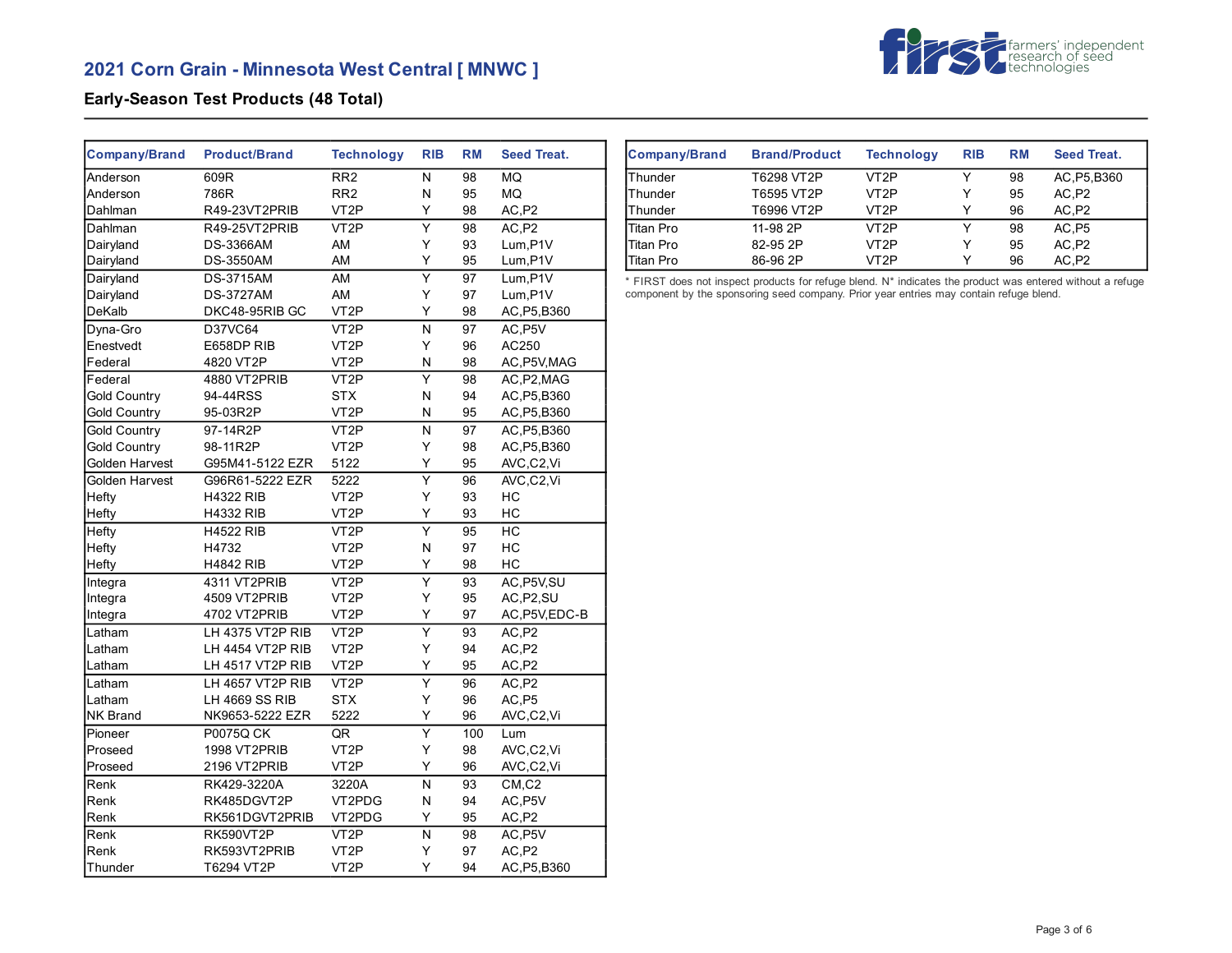# **2021 Corn Grain - Minnesota West Central [ MNWC ]**



## **Full-Season Test Products (46 Total)**

| <b>Company/Brand</b> | <b>Product/Brand</b> | <b>Technology</b> | <b>RIB</b>              | <b>RM</b> | <b>Seed Treat.</b>               |
|----------------------|----------------------|-------------------|-------------------------|-----------|----------------------------------|
| AgriGold             | A629-12VT2RIB GC     | VT <sub>2</sub> P | Y                       | 99        | AC P5V                           |
| AgriGold             | A631-90VT2PRO GC     | VT <sub>2</sub> P | Ν                       | 101       | AC, P5V                          |
| Augusta              | A2150-5222-EZ        | 5222              | Υ                       | 100       | $CM$ <sub>,<math>C2</math></sub> |
| Channel              | 199-29 STXRIB GC     | <b>STX</b>        | $\overline{\mathsf{Y}}$ | 99        | AC, P5V                          |
| Dahlman              | R50-25VT2PRIB        | VT <sub>2</sub> P | Y                       | 100       | AC.P2                            |
| Dairyland            | DS-3959Q             | QR                | Y                       | 99        | Lum, P1V                         |
| Dairyland            | DS-4000AMXT          | <b>AMXT</b>       | Y*                      | 100       | Lum, P1V                         |
| Dairyland            | DS-4014Q             | QR                | Υ                       | 100       | Lum, P1V                         |
| Dairyland            | <b>DS-4018AM</b>     | AM                | Υ                       | 101       | Lum, P1V                         |
| Dyna-Gro             | D40VC41              | VT <sub>2</sub> P | N                       | 100       | AC, P5V                          |
| Dyna-Gro             | D43VC81              | VT <sub>2</sub> P | N                       | 102       | AC, P5V                          |
| Enestvedt            | E600DP RIB           | VT <sub>2</sub> P | Υ                       | 99        | AC250                            |
| Enestvedt            | E699DP RIB           | VT <sub>2</sub> P | $\overline{\mathsf{Y}}$ | 99        | AC250                            |
| Federal              | 5120 STX             | <b>STX</b>        | N                       | 101       | AC, P5V, MAG                     |
| Federal              | 5280 VT2PRIB         | VT <sub>2</sub> P | Y                       | 102       | AC, P2, MAG                      |
| <b>Gold Country</b>  | 101-49RSS            | <b>STX</b>        | N                       | 101       | AC, P5V, B-360                   |
| <b>Gold Country</b>  | 102-07RSS            | <b>STX</b>        | Υ                       | 102       | AC, P5V, B-360                   |
| <b>Gold Country</b>  | 99-01R2P             | VT <sub>2</sub> P | N                       | 99        | AC, P5, B360                     |
| Golden Harvest       | G02K39-5122 EZR      | 5122              | $\overline{\mathsf{Y}}$ | 102       | AVC,C2,Vi                        |
| Golden Harvest       | G99E68-5122 EZR      | 5122              | Υ                       | 99        | AVC,C2,Vi                        |
| Hefty                | <b>H4922 RIB</b>     | VT <sub>2</sub> P | Y                       | 99        | HC                               |
| Hefty                | <b>H4933 RIB</b>     | VT2PDG            | $\overline{\mathsf{Y}}$ | 99        | HC                               |
| Hefty                | <b>H4942 RIB</b>     | VT <sub>2</sub> P | Y                       | 99        | HC                               |
| Hefty                | H5055                | <b>TRE</b>        | N                       | 100       | HC                               |
| Hefty                | <b>H5132 RIB</b>     | VT <sub>2</sub> P | Ÿ                       | 101       | <b>HC</b>                        |
| Integra              | 5052 STXRIB          | <b>STX</b>        | Υ                       | 100       | AC, P5V, EDC-B                   |
| Integra              | 5280 VT2PRIB         | VT <sub>2</sub> P | Y                       | 102       | AC, P2, SU                       |
| Latham               | LH 4937 VT2P RIB     | VT <sub>2</sub> P | $\overline{\mathsf{Y}}$ | 99        | AC,P2                            |
| Latham               | LH 4957 VT2P RIB     | VT <sub>2</sub> P | Y                       | 99        | AC, P5V, EDC-B                   |
| Latham               | LH 5049 SS RIB       | <b>STX</b>        | Υ                       | 100       | AC, P5                           |
| Latham               | LH 5159 SS RIB       | <b>STX</b>        | $\overline{\mathsf{Y}}$ | 101       | AC, P5                           |
| Latham               | LH 5209 5222-EZ      | 5222              | Υ                       | 102       | AVC,C5                           |
| NK Brand             | NK0243-5122 EZR      | 5122              | Υ                       | 102       | AVC,C2,Vi                        |
| NK Brand             | NK9930-5122 EZR      | 5122              | Ÿ                       | 99        | AVC,C2,Vi                        |
| <b>NK Brand</b>      | NK9991-5122 EZR      | 5122              | Υ                       | 99        | AVC,C2,Vi                        |
| Pioneer              | P0075Q CK            | QR                | Υ                       | 100       | Lum                              |
| Renk                 | RK579DGVT2P          | VT2PDG            | $\overline{\mathsf{Y}}$ | 99        | AC, P2                           |
| Renk                 | <b>RK600VT2P</b>     | VT <sub>2</sub> P | N                       | 100       | AC, P2                           |
| Thunder              | T6100 VT2P           | VT <sub>2</sub> P | Υ                       | 100       | AC, P2                           |
| Thunder              | T6902 VT2P           | VT <sub>2</sub> P | Υ                       | 102       | CM,C2,Vi                         |
| Thunder              | T6999 VT2P           | VT <sub>2</sub> P | Υ                       | 99        | AC,P2                            |
| Thunder              | T8100 SS             | <b>STX</b>        | Y                       | 100       | AC,P5                            |

| Company/Brand    | <b>Brand/Product</b> | <b>Technology</b> | <b>RIB</b> | <b>RM</b> | Seed Treat. |
|------------------|----------------------|-------------------|------------|-----------|-------------|
| <b>Titan Pro</b> | 16-00 5222           | 5222              |            | 100       | AVC C5 Vi   |
| Titan Pro        | 22-00 2P             | VT2P              | ∨          | 100       | AC.P2       |
| Titan Pro        | 58-01 2P             | VT2P              |            | 101       | AC.P2       |
| <b>Titan Pro</b> | 92-99 2P             | VT2P              |            | 99        | AC.P2       |

\* FIRST does not inspect products for refuge blend. N\* indicates the product was entered without a refuge component by the sponsoring seed company. Prior year entries may contain refuge blend.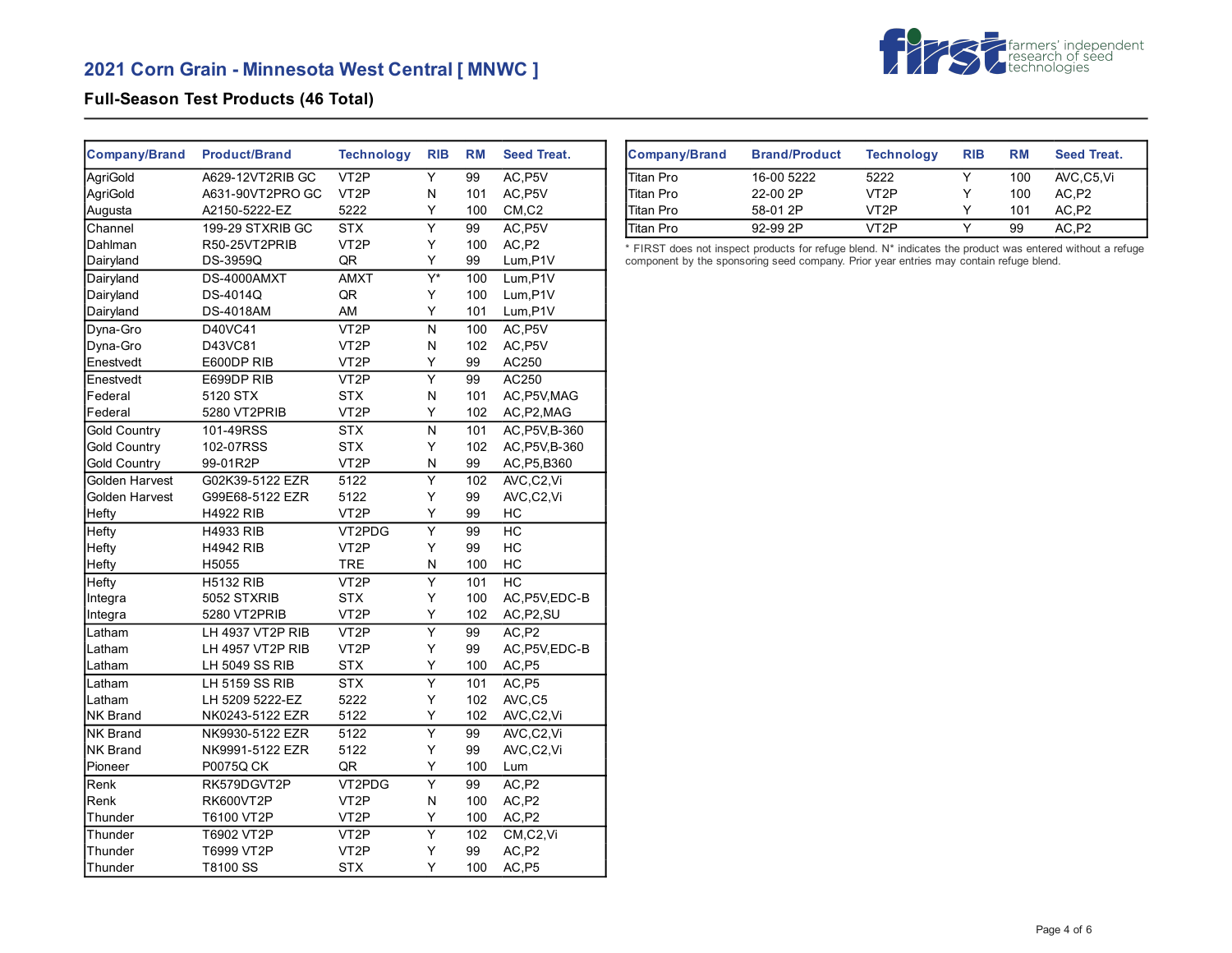## **Footnotes and Abbreviations Descriptions**



## **Brand Footnotes**

- ^ Innotech™ brand seed is distributed by Rob-See-Co, LLC. Power Plus® brand seed is distributed by Burrus. Innotech™ is a trademark of Syngenta. Power Plus® is a registered trademark of Corteva Agriscience.
- CK Identifies a check product included in early- and full-season tests.
- GC Grower Comparison product included by FIRST when space permits.

## **Corn Grain Technologies**

| 3220A             | Agrisure® Artesian® Viptera® 3220 (Vip,CB,HX,LL,GT) |
|-------------------|-----------------------------------------------------|
| 5122              | Agrisure® Duracade™ 5122                            |
| 5222              | Agrisure® Duracade™ 5222                            |
| AM                | Optimum® AcreMax®                                   |
| <b>AMXT</b>       | Optimum® AcreMax® Xtreme                            |
| QR                | Qrome™                                              |
| RR <sub>2</sub>   | Roundup Ready® 2 Corn                               |
| <b>STX</b>        | <b>SmartStax®</b>                                   |
| <b>TRE</b>        | Genuity® Trecepta™                                  |
| VT <sub>2</sub> P | Genuity® VT Double PRO®                             |
| VT2PDG            | Genuity® VT Double PRO® DroughtGard®                |
|                   |                                                     |

NOTE: The refuge component genetics may vary in a refuge blend seed product.